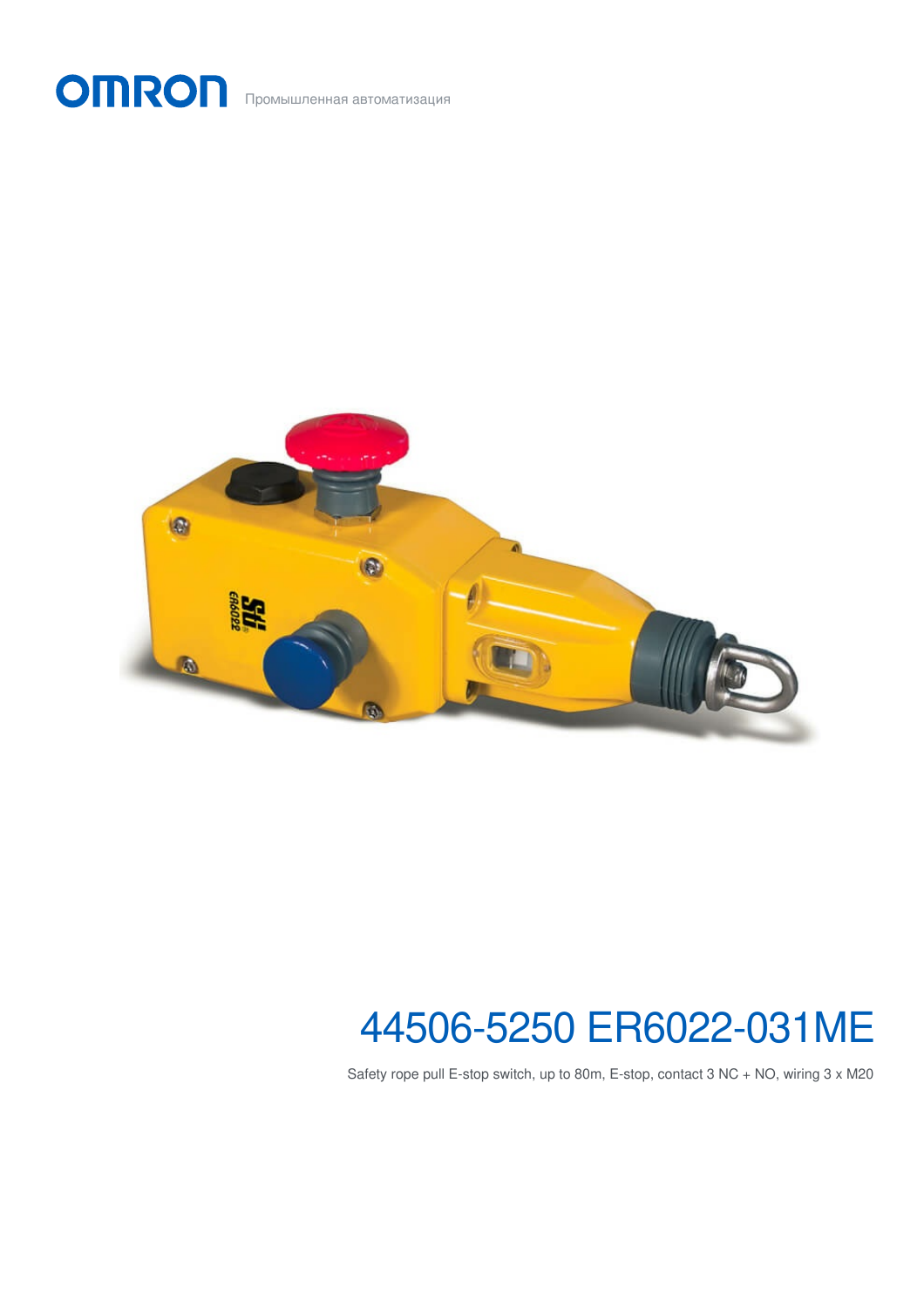# Технические характеристики

| Number of contacts, normally-open     | $\mathbf{1}$              |
|---------------------------------------|---------------------------|
| Number of contacts, normally-closed   | $\ensuremath{\mathsf{3}}$ |
| Max. length of pull cord              | 80 m                      |
| <b>Number of actuation directions</b> | $\mathbf{1}$              |
| <b>Mounting position</b>              | Left or Right             |
| <b>Material housing</b>               | Diecast aluminium         |
| Color                                 | Yellow                    |
| E-stop button                         | Included                  |
| <b>With LED indicator</b>             | $\pmb{\times}$            |
| With tension indication               | $\checkmark$              |
| <b>Number of conduits</b>             | 3                         |
| <b>Conduit size</b>                   | M20                       |
| <b>Ambient temperature</b>            | -25-80 °C                 |
|                                       |                           |
| Degree of protection (IP)             | IP67                      |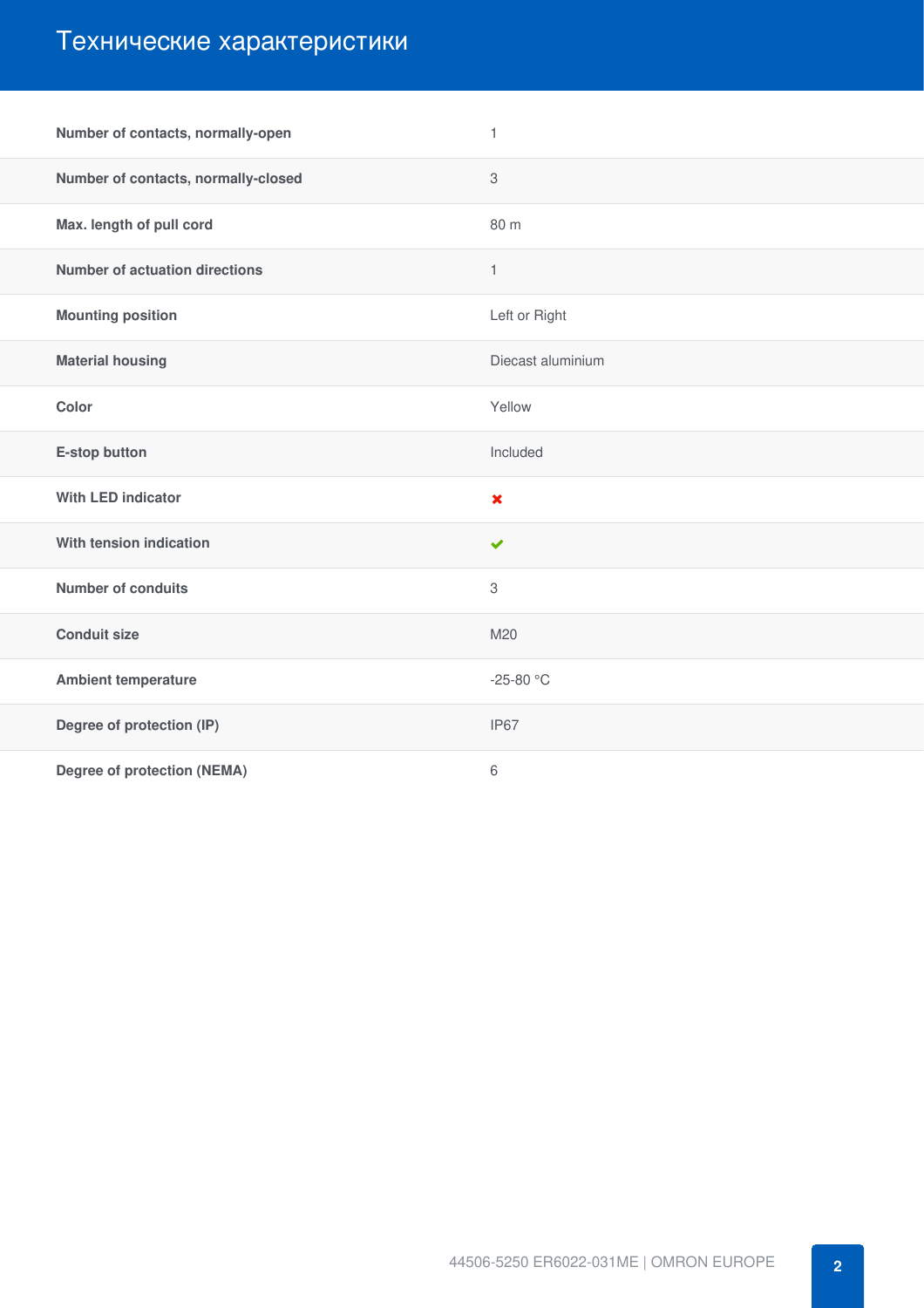#### Дополнительные принадлежности

| 44506-2705 RK5  | Safety rope pull E-stop switch accessory, rope kit 5m  |
|-----------------|--------------------------------------------------------|
| 44506-2710 RK10 | Safety rope pull E-stop switch accessory, rope kit 10m |
| 44506-2720 RK20 | Safety rope pull E-stop switch accessory, rope kit 20m |
| 44506-2750 RK50 | Safety rope pull E-stop switch accessory, rope kit 50m |

### Загрузка

i.

**Библиотека дву- [/трехмерных](https://download.ia.omron.com/download/page/ER6022/OEE) CAD рисунков**



**ER6022 Rope Pull [Emergency](https://industrial.omron.ru/ru/downloads/document.309310-std.lang.all) Stop Switch Спецификация [EN](https://assets.omron.eu/downloads/datasheet/en/v7/e54e_er6022_rope_pull_emergency_stop_switch_datasheet_en.pdf)** PDF 389,3 КБ



**Safety Solution [Advanced](https://industrial.omron.ru/ru/downloads/document.712083-std.lang.all) Guide Руководство [EN](https://assets.omron.eu/downloads/catalogue/en/v1/y221_safety_solution_advanced_guide_en.pdf)** PDF 2,6 МБ



**[Machine](https://industrial.omron.ru/ru/downloads/document.319017-ru) Safety Каталог [RU](https://assets.omron.eu/downloads/catalogue/ru/v7/y207_machine_safety_catalogue_ru.pdf)** PDF 11,9 МБ



**[EN](https://assets.omron.eu/downloads/catalogue/en/v2/y107_safety_solution_basic_guide_en.pdf)** PDF 14,4 МБ



**Safety [Component](https://industrial.omron.ru/ru/downloads/document.704970-std.lang.all) Selection Guide**

**Брошюра**

**[EN](https://assets.omron.eu/downloads/brochure/en/v4/y228_safety_component_selection_guide_brochure_en.pdf)** PDF 10,8 МБ